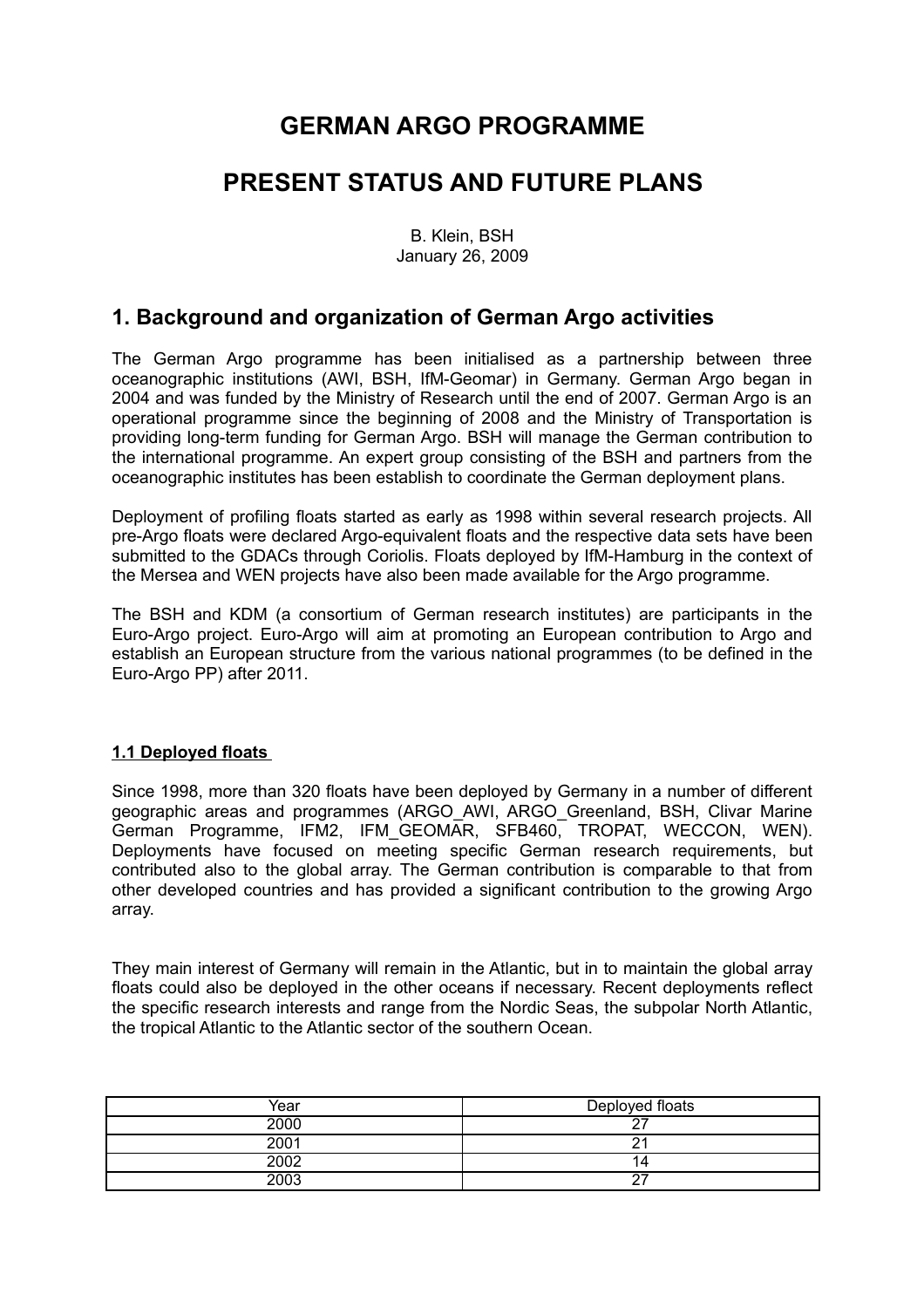| 2004 | 45          |
|------|-------------|
| 2005 | 65          |
| 2006 | 36          |
| 2007 | 39          |
| 2008 |             |
| 2009 | $\sim$ $5-$ |

Floats deployed by Germany as a contribution to Argo since 2000

#### **1.2 Float Development**

Most of the floats deployed by Germany are APEX floats purchased from Webb Research, but a smaller amount of floats are manufactured by the German company Optimare. Optimare has been working in close collaboration with the AWI and has developed a float type suitable for partially ice covered seas. These floats are equipped with an ice sensing algorithm which prevents the float from ascending to the surface under ice conditions and prevents it from being crushed. Float profiles are stored internally until they can be transmitted during ice free conditions. The ice sensing algorithm has been successfully tested in the Antarctic, in 2009 test will be performed in the Arctic also.

Most of the German floats are equipped with the standard Seabird CTD but occasionally additional sensors as Aanderaa optodes and Rafos acoustic receivers are installed.

### **1.3 Data management**

Real-time data processing. The real-time data processing for all German floats is performed at the Coriolis Center in France. Data processing follows the procedures set up by the Argo Data Management Team.

Delayed-mode data processing. The delayed mode processing is distributed between the various German institutions contributing to Argo, depending on their area of expertise. AWI is responsible for the southern Ocean, IfM-Hamburg is processing the German floats in the Nordic Sea, IfM-Geomar is covering the tropical and subtropical Atlantic and BSH is responsible for subpolar Atlantic. The sharing of delayed-mode data processing will be continued in the coming years, but BSH will cover all the German floats which have not been assigned a PI. BSH also has adopted some European floats which did not have a DMQC operator assigned to them. All German institutions have been working in close collaboration with Coriolis and delayed mode data have been provided on a 6 monthly basis. Delays in delayed-mode data processing have occurred occasionally due to changes in personnel and delay in data transmission in the Southern Ocean due to ice coverage. Delayed-mode data processing follows the rules set up by the Data Management Team.

North Atlantic Argo Regional Centre (NA-ARC). Germany has contributed to the activities of the NA-ARC. Work has concentrated on acquiring recent CTD data to improve the reference data set for the North Atlantic Ocean needed for scientific QC of the float data and setting up the delayed mode processing in the different institutes.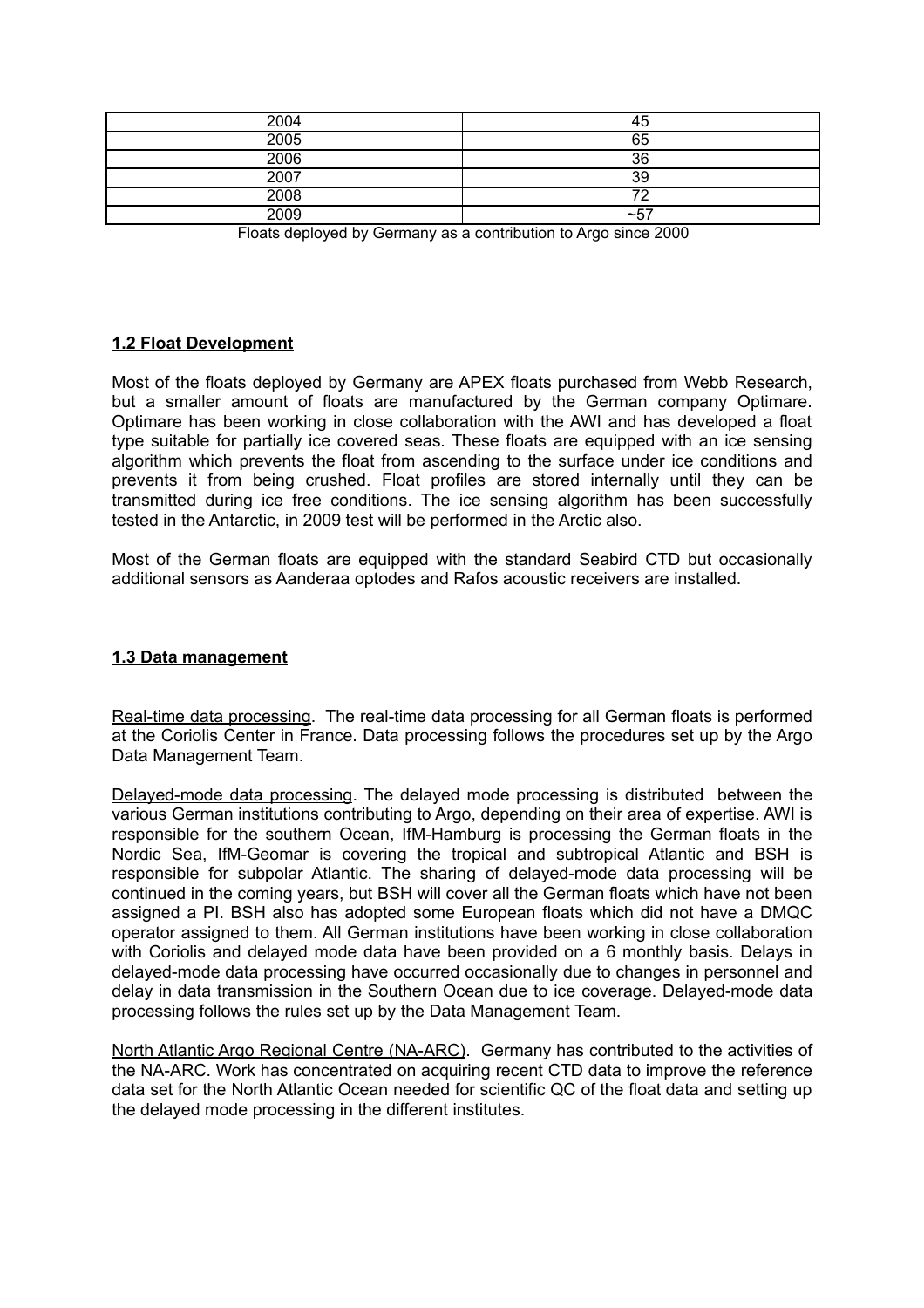## **1.4. Operational and scientific use of Argo data**

A key aspect of the German Argo programme is to develop a data base for climate analysis from Argo data, to provide operational products (time series, climate indices) for interpretation of local changes and to provide data for research applications. German Argo will host an annual user workshop where research applications can be presented and requests for operational products can be specified.

Ocean science: Argo data are being used by many researchers in Germany to improve the understanding of ocean variability (e.g. circulation, heat storage and budget, and convection), climate monitoring and application in ocean models (assimilations, boundary conditions,…).

# **2. Funding**

## **2.1 Existing funding for German Argo**

As noted above the German Argo Project has been funded by the Ministry of Research from 2004-2007 and will be funded by the Ministry of Transportation from 2008 onwards. Funding in 2007 was meant to ensure a smooth transition into the operational phase and covered only personnel costs. Overall the level of support is indicated in the table below. Approximately 50 floats per year will be contributed to the global array by Germany. Funding from the Ministry of Transportation covers only costs related to float procurement and transmission costs, personnel will be provided by BSH. This will consist of 1 scientist and 1 technician.

| Year | Float related costs | Manmonth/Year |
|------|---------------------|---------------|
| 2007 | 0k€                 | 36            |
| 2008 | 550k€               | 24            |
| 2009 | 600k€               | 24            |
| 2010 | 600k€               | 24            |
| 2011 | 600k€               | 24            |
| 2012 | 600k€               | 24            |
| 2013 | 650k€               | 24            |
|      |                     |               |

| Table 3. Previous and future funding for German Argo. |  |
|-------------------------------------------------------|--|
|-------------------------------------------------------|--|

#### **2.2 On the future funding and organization for German Argo – links with Euro Argo PP**

Germany will to contribute to the Argo global array at the level of about 50 floats per year. Requests for financial contribution have been included in the national budgets for 2009- 2013, but final budget negotiations will be carried out on an annual basis. As part of the Euro-Argo preparatory phase, BSH will work with its funding ministry to agree on a long-term European structure.

### **3. Summary of deployment plans for 2009**

Float deployment in 2009 will be performed in co-operation with the German research institutes. The main goal is to support the global array in the Atlantic ocean. A preliminary map of the planned deployment positions in the Atlantic is given below. The deployment